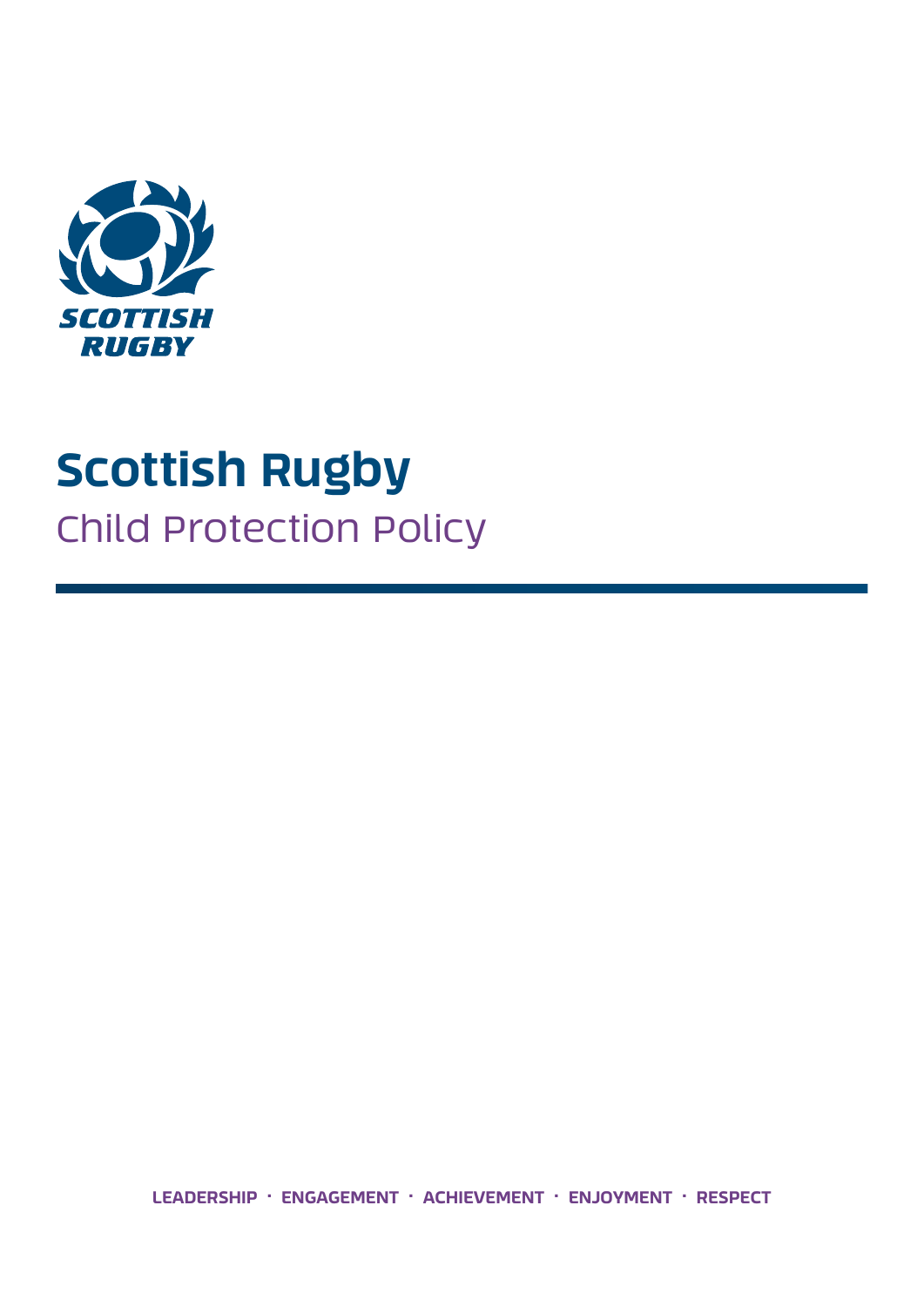# **Foreword**

Sport is widely recognised as a fantastic activity for children and young people, with far reaching benefits not just in health, but in confidence, friendships and teamwork. Scottish Rugby's values of Leadership, Engagement, Achievement, Enjoyment and Respect apply across all areas of the sport, from minis through to our international teams. We all have a responsibility to look after young people in rugby and their wellbeing and safety is at the centre of everything we do.

Scottish Rugby's aim is that everyone who is involved in the sport has a positive experience and goes on to achieve their full potential both within the game and in life.

There are a huge number of volunteers involved in the game – giving up their time every weekend to help young people in rugby – whether as a coach, referee, parent, or fundraiser. Everyone has a part to play and responsibility to provide a safe environment for our children. Our Child Protection policy provides advice and guidance for Clubs, Club Child Protection Officers, parents and volunteers. We are continually reviewing training programmes to offer further support for staff and volunteers.

We have a wide ranging policy of player welfare and assistance and recognise that in an ever changing world, our policies must remain current. Our procedures will continue to be in line with Scottish Government policies such as GIRFEC and best practice. We work closely with agencies such as **sport**scotland, Children 1st, and Police Scotland to protect players at all levels from harm. In cases of concern, we will act swiftly and appropriately using our established case management procedures.

Scottish Rugby is committed to providing a safe and enjoyable sport for all.

**MARK DODSON**

Chief Executive Scottish Rugby August 2017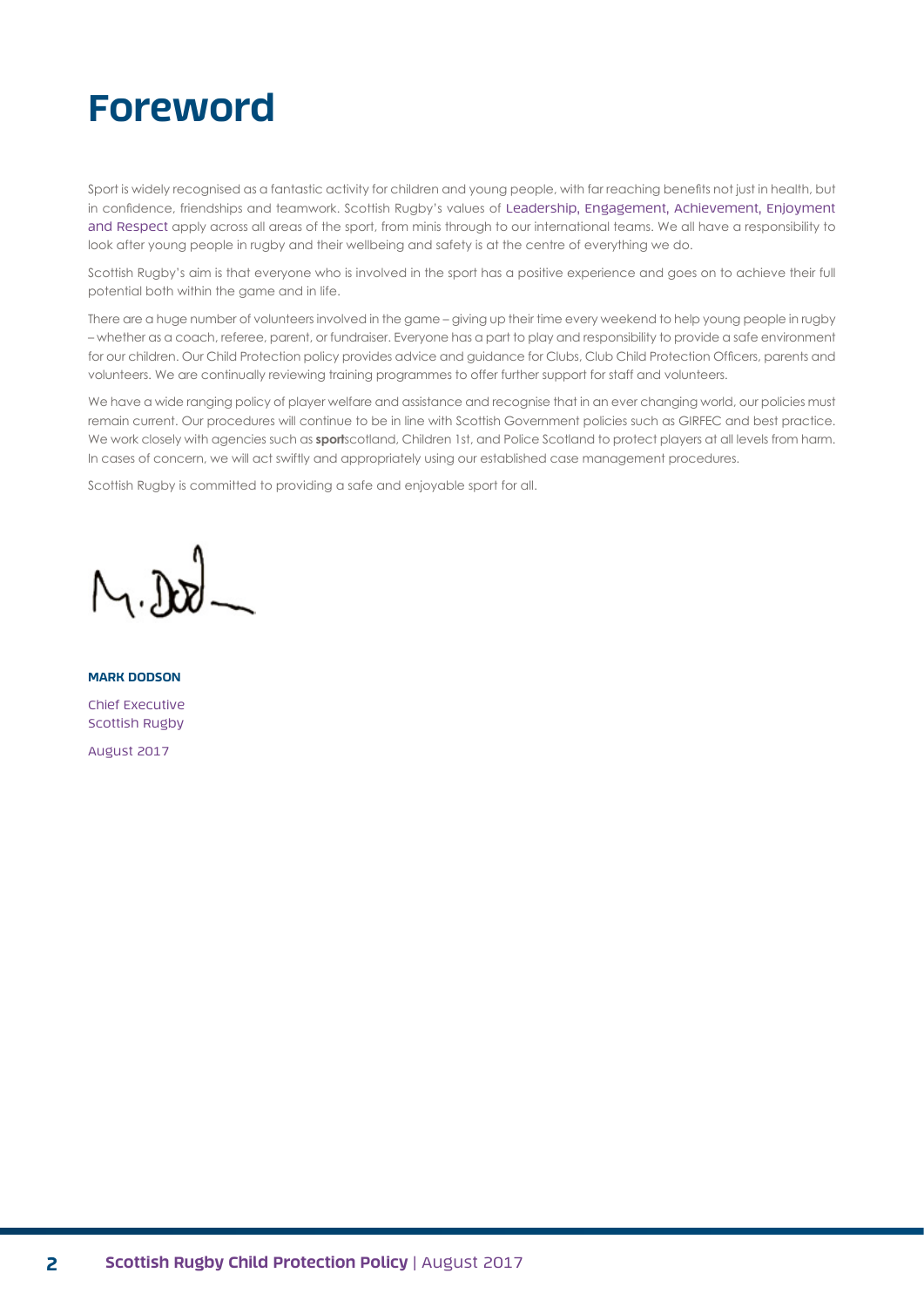# **Contents**

- Policy Statement
- Definitions
- Scottish Rugby Core Values
- Roles & Responsibilities
- Types of Abuse
- Recognise, Respond, Report, Record
- Best practice
- Legislation
- How Scottish Rugby will respond

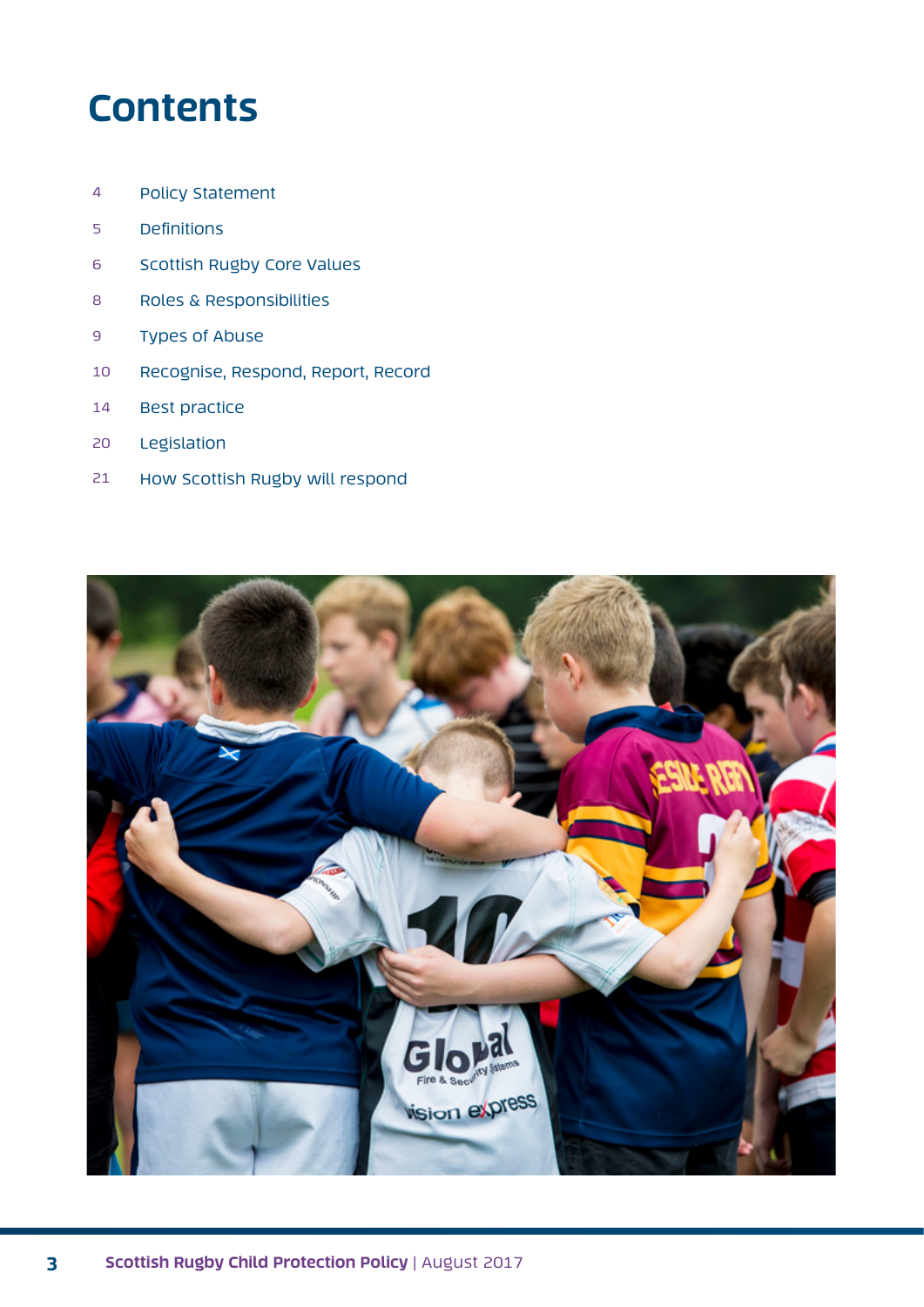# **Policy Statement**

Scottish Rugby is committed to child protection and the welfare of children and young people in our sport. All children and young people are entitled to protection from harm and take part in rugby in a safe and enjoyable environment. We embrace difference and diversity and respect the rights of all children and young people. Everyone within Scottish Rugby will be made aware of the policies and procedures in place to protect children and young people in our care and to promote their wellbeing.

### **Key principles:**

- A child or young person is recognised as someone under the age of 18
- The welfare of the child or young person is paramount
- All participants regardless of age, gender, ability, disability, race, faith, size, language or sexual identity have the right to protection from harm
- Everyone will work in partnership to promote the welfare, health and development of children and young people
- The protection of children and young people in our care is everyone's responsibility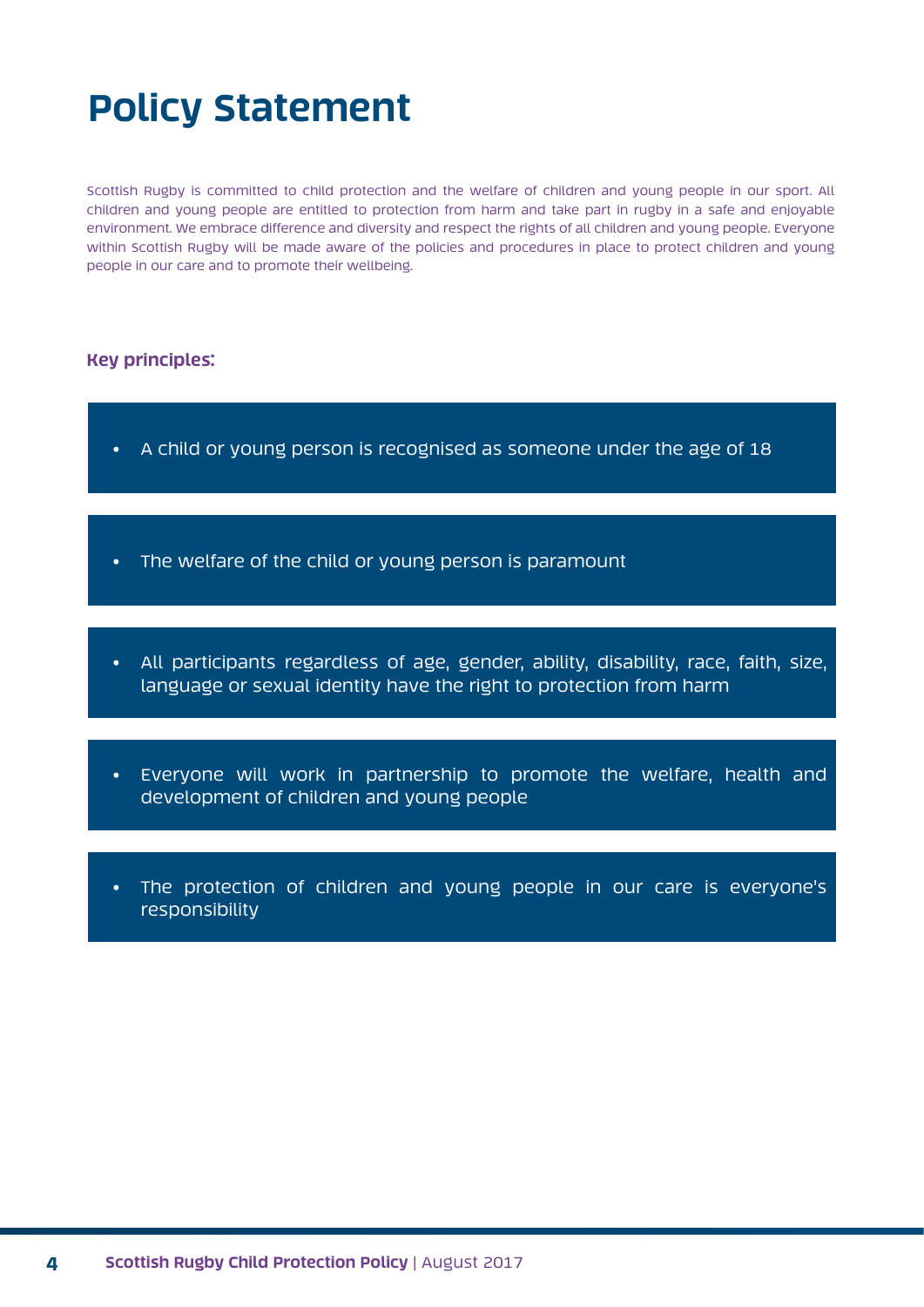# **Definitions**

#### Who is a Child?

In Scotland, a child is legally an adult when they turn 16, however this can be extended to 18 under certain circumstances but it is important to know that Scottish Rugby policy covers **all** players to the age of 18 due to the position of trust that coaches and volunteers are in.

### 17 Year Olds Playing Adult Rugby

This policy covers all players under the age of 18. However it is recognised that some players under the age of 18 but over the age of 16 can, with the necessary consents as per our Age Banding Policies play adult rugby. Those dealing with players under 18 who are playing up a level must always be mindful of the player's safety and wellbeing.

However for the purposes of this policy, a player who is training or playing with an adult team, having obtained the necessary consents for playing up a level is treated as an adult and the detail of this policy does not apply while he/she is training or playing with that adult team.

#### CPO

Child Protection Officer

#### GIRFEC

Getting It Right For Every Child

#### PVG

Protection of Vulnerable Groups Scheme (PVG Act 2007) is a membership scheme that provides information on a person's criminal records and suitability to work with children or vulnerable groups.

#### Scottish Rugby Child Protection Team

Scottish Rugby has a dedicated Lead Child Protection Officer and Child Protection Administrator who are part of the HR & Regulatory Teams. They can be contacted on **safeguarding@sru.org.uk** or **0131 346 5000.**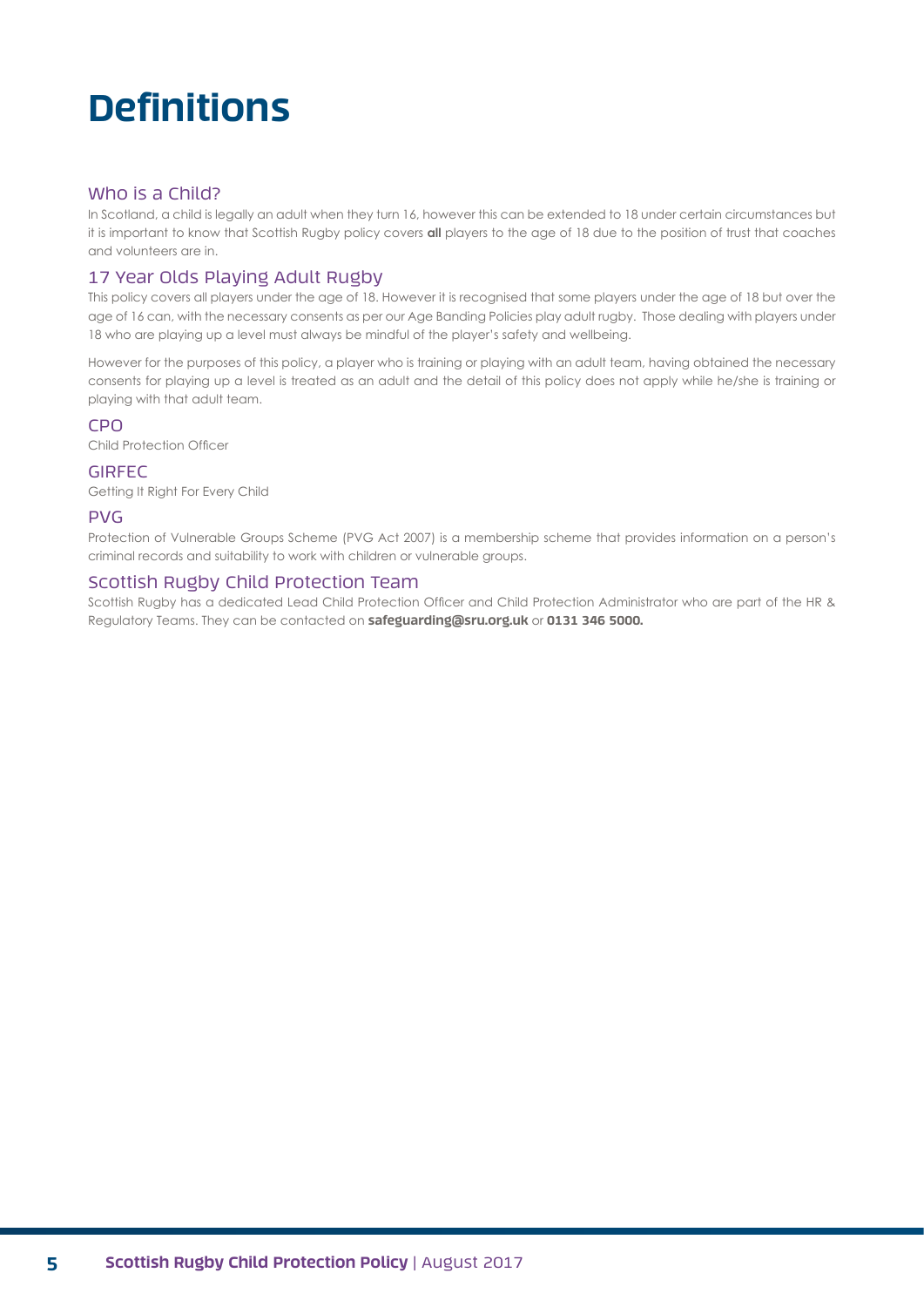# **Scottish Rugby Values**

Scottish Rugby is the Governing Body of Rugby Union in Scotland and promotes these core values from our National Teams through to grassroots rugby.

Our core values are:

# **LEADERSHIP ENGAGEMENT ACHIEVEMENT ENJOYMENT RESPECT**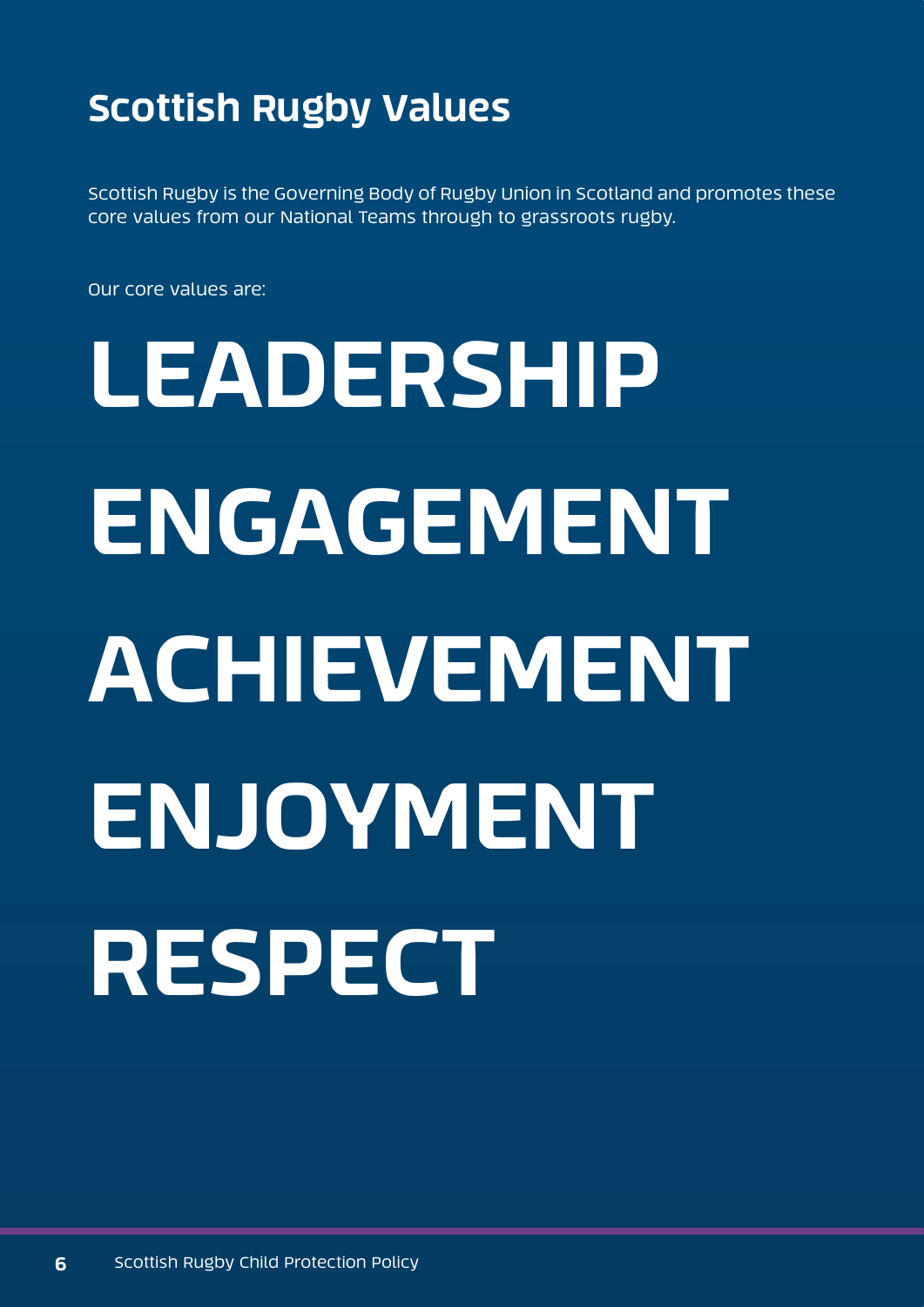# **Roles And Responsibilities**

To ensure a safe environment in which children can enjoy their rugby, everyone involved in the sport must work together. It is EVERYONE'S responsibility to contribute towards child wellbeing.

### Scottish Rugby will:

- Appoint a Lead Child Protection Officer to manage its child protection programme.
- Require that each Member/Affiliated Member club with a youth section appoints a Child Protection Officer and has a Club Child Protection Policy in place.
- Act as an Umbrella Organisation for the PVG process on behalf of club coaches, CPOs and other volunteers in regulated work.
- Require that Clubs comply with PVG checks as part of the Club Sustainability Award Scheme and membership of the union.
- Ensure that Child Protection Policies and Best Practice guidelines are reviewed and amended as required by changes in leaislation.
- Provide training programmes for Scottish Rugby employees and the volunteer workforce within clubs.
- Manage and respond to referrals and/or concerns in an efficient and fair manner.
- Take Disciplinary Action against those who breach Scottish Rugby Regulations.

### Member/Affiliated Clubs will:

- Appoint a Club Child Protection Officer (CPO) and where appropriate an assistant CPO, to act as the first point of contact for any child protection and wellbeing concerns.
- Ensure that the CPO is a member of the PVG Scheme with necessary Scheme Record Update and attends Foundation & Intermediate Level Child Protection training within 6 months of appointment.
- Ensure a Child Protection Policy is in place and easily accessible by club members, parents, players etc.
- Ensure their CPO is easily contactable to deal with any areas of concerns around a child's wellbeing and refers to the appropriate agency/Scottish Rugby Child Protection team.

#### Volunteers and Employees will:

- Agree to work together to provide a safe environment, friendly and accessible to all children to experience and enjoy rugby.
- Agree to comply with their Club Child Protection Policy.
- Agree to complete Child Protection training as required by their role.
- Agree to become a PVG Scheme Member if their role is in regulated work.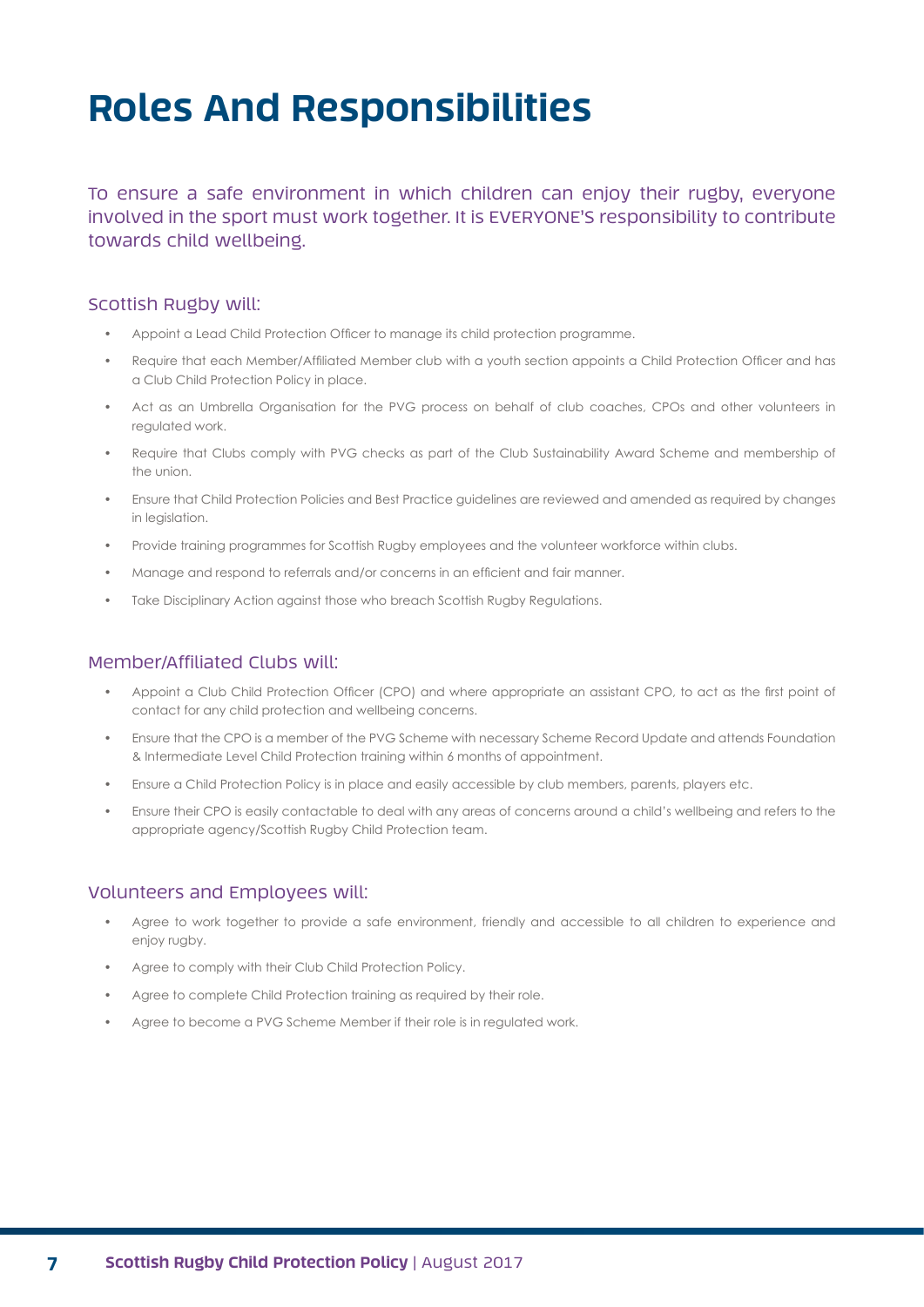# **Role Of The Child Protection Officer**

Each member club with a youth section must appoint a Child Protection Officer (CPO). This person should be the main point of contact within the club for any support, concerns, advice and training.

The CPO should lead on good practice and be known in their role, be accessible and visible to other volunteers/staff, children and parents. They should be friendly and approachable and be able to communicate well with children and adults. They should understand the importance of confidentiality, impartiality and have the ability to deal with sensitive situations with empathy and integrity. They should have a willingness to challenge opinion and the confidence to manage situations and know when to ask for support.

Scottish Rugby will provide each CPO with training on an annual basis and are available to provide support and guidance.

#### Roles & Responsibilities for Club Child Protection Officer:

- Promote and champion Child Protection at the club and encourage good practice.
- Ensure club has a Child Protection Policy that is available on club website.
- Respond appropriately to any child protection or wellbeing concerns.
- If unable to deal with a concern due to conflict of interest or any other reason, they should refer the issue to Scottish Rugby without delay.
- Ensure that good practice is used in the recruitment of all volunteers, coaches, staff who are working with children.
- Ensure that everyone at the club in regulated work has a PVG Membership, keep records of these, and keep those records up to date.
- Report to the Club Committee or equivalent on any issues or concerns.
- Maintain records of any reported cases and action taken, on a confidential basis.
- Liaise with Scottish Rugby Child Protection department as required.
- Signpost other members of the club to relevant training or advice.

#### Scottish Rugby Lead Child Protection Officer Role:

- Implement the governing body child protection policy and procedures.
- Monitor and review the Scottish Rugby Child Protection Policy and procedures to ensure they remain current.
- Promote the role of the domestic club Child Protection Officer to parents/carers, adults & children.
- Keep abreast of developments in the field of child protection.
- Organise/signpost appropriate training for all adults, working/volunteering with children in a rugby environment in Scotland.
- Respond appropriately to disclosures or concerns which relate to the wellbeing of a child, undertaking investigations and arranging appropriate action as required.
- Maintain confidential records of reported cases and action taken.
- Oversee the gathering and maintenance of accurate records from clubs.
- Ensure key staff have an understanding of the assessment process for providing help and intervention when required.
- Liaison with nominated child protection officers within Scottish Rugby's professional teams and providing support and guidance to them.
- To act as a source of support, advice and expertise to staff on matters of child protection and safeguarding and when deciding whether to make a referral by liaising with relevant agencies.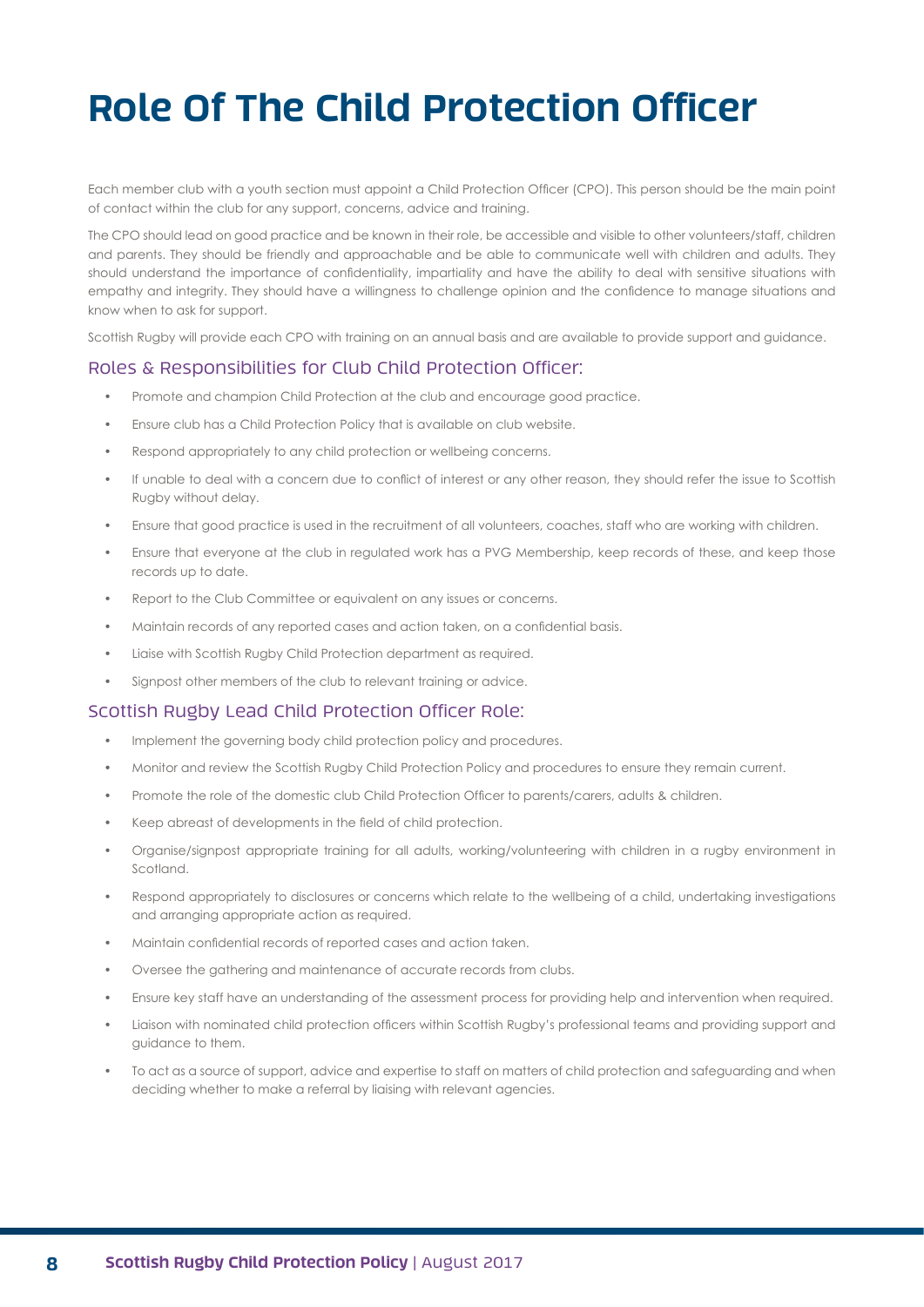# **What is Abuse?**

There are four main areas of abuse – PHYSICAL, SEXUAL, NEGLECT, EMOTIONAL – and these are detailed below. However a child's overall wellbeing is vitally important and any concerns around this should also be raised in the appropriate manner. Further information on WELLBEING and the 'S H A N A R R I' indicators can be found in the Legislation section of this Policy.

### Physical Abuse

Physical abuse is the causing of physical harm to a child or young person. Physical abuse may involve hitting, shaking, throwing, poisoning, burning or scalding, drowning, suffocating or otherwise causing physical harm to a child. Physical harm may also be caused when a carer or parent feigns the symptoms of, or deliberately causes, ill health to a child they are looking after. This is known as fabricated or induced illness.

#### In sport:

Physical abuse may occur when the nature and intensity of training disregards the capacity of the young person's immature and growing body.

#### Sexual Abuse

Sexual abuse is any act that involves the child in any activity for the sexual gratification of another person, whether or not it is claimed that the child either consented or assented. It involves forcing or enticing a child to take part in sexual activities, whether or not the child is aware of what is happening. The activities may involve physical contact, including penetrative or non-penetrative acts. They may include non-contact activities, such as involving children in looking at, or in the production of indecent images, or in watching sexual activities, using sexual language towards a child or encouraging children to behave in sexually inappropriate ways. Sexual abuse is not only committed by men; women can also sexually abuse children, as can other children.

#### In sport:

Activities which might involve physical contact with players could potentially create situations where sexual abuse could go unnoticed, however it is important to identify that positive and appropriate touch in sport can actually help children identify inappropriate touch should that ever happen at another point.

#### Neglect

Neglect is the persistent failure to meet a child's basic physical or psychological needs, likely to result in the serious impairment of the child's health or development. It may involve failing to provide adequate food, shelter and clothing, to protect a child from physical harm or danger, to ensure access to appropriate medical care or treatment. It may also include neglect of, or failure to respond to, a child's emotional needs. Neglect may result in a child's failure to thrive or to meet normal weight and growth developmental milestones.

#### In sport:

It is important that if you have concerns that a child may be being neglected that you speak to the child protection officer. You are not expected to be an expert or investigate but you have a vital contribution to make in creating a child centred culture where children feel valued, listened to and believed when they are experiencing difficulties in their lives.

Neglect in sport could mean exposing a child to unnecessary risk of injury, forcing them to train or play in extreme weather conditions, or not ensuring they are safe and failing to seek medical attention for injuries.

#### Emotional

Emotional abuse is persistent emotional neglect or ill treatment that has severe and persistent adverse effects on a child's emotional development. It may involve saying to a child that they are worthless or unloved, inadequate or valued only in so far as they meet the needs of another person. It may involve the imposition of age, or developmentally inappropriate expectations on a child or causing them to feel frightened or in danger, or exploiting or corrupting children. Some level of emotional abuse is present in all types of ill-treatment of a child. It can also occur independently of other types of abuse.

#### In sport:

Emotional abuse in sport can be constant criticism, giving negative feedback or being expected to perform at levels that are above the individual's capability.

Bullying will not be tolerated within Scottish Rugby either from other players, Scottish Rugby officials or parents and carers.

Social media is also increasingly used by abusers to contact, bully and abuse children.

In most situations, children may experience more than one type of abuse. For example, most types of abuse are emotionally harmful and sexual abuse can also cause physical harm.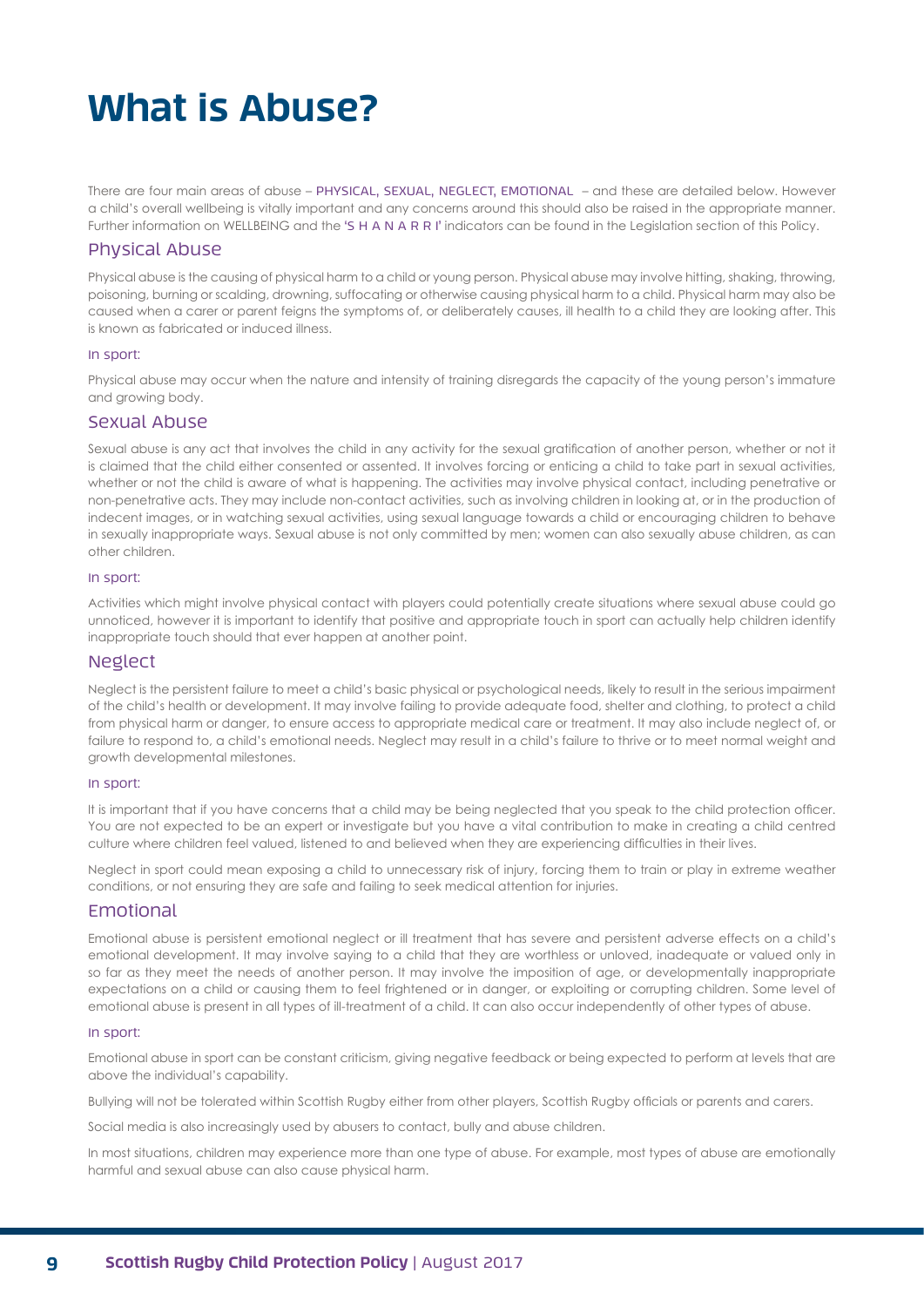# **How to Recognise, Respond, Report and Record**

There are many signs and indicators that a child is being harmed. Often one of these signs alone is not cause for concern (e.g. most children will get a bruise at some point during activity) however cumulatively they should form a picture and be taken seriously. If a child discloses or you observe any concerns or are told about concerns from someone else, follow the 4 R's.

#### 4 R's:

- **RECOGNISE**
- RESPOND
- REPORT
- RECORD

You first need to RECOGNISE a child protection concern. You need to know what abuse is, what to look out for and be vigilant at all times.

#### Things to look out for:

- A change in the child's behaviour e.g becoming disruptive or unreasonable during sessions.
- Becoming anxious, lack confidence or are withdrawn and stop communicating.
- Begin bullying other children.
- Display sexual behaviour or language inappropriate for their age.
- Are often hungry, may steal food, always tired.
- Have inadequate clothing, are dirty, poor personal hygiene.
- Have unexplained cuts and bruises or bite marks.
- Self-harming or eating disorder.
- Reluctance to change clothes for sport/activity or receive medical treatment such as physio.
- Seem afraid of parents or carers, don't want to go home.
- Are frightened to say what's wrong.

If you have a concern, it is not the role of any volunteer or staff member including the CPO to investigate or decide whether a child has been abused. Concerns should be reported so that experts can advise and take action if necessary. Scottish Rugby liaise with Children 1st, Police Scotland and Social Work departments for their advice on individual concerns.

Please see the flowchart for action to be taken in the event of a concern.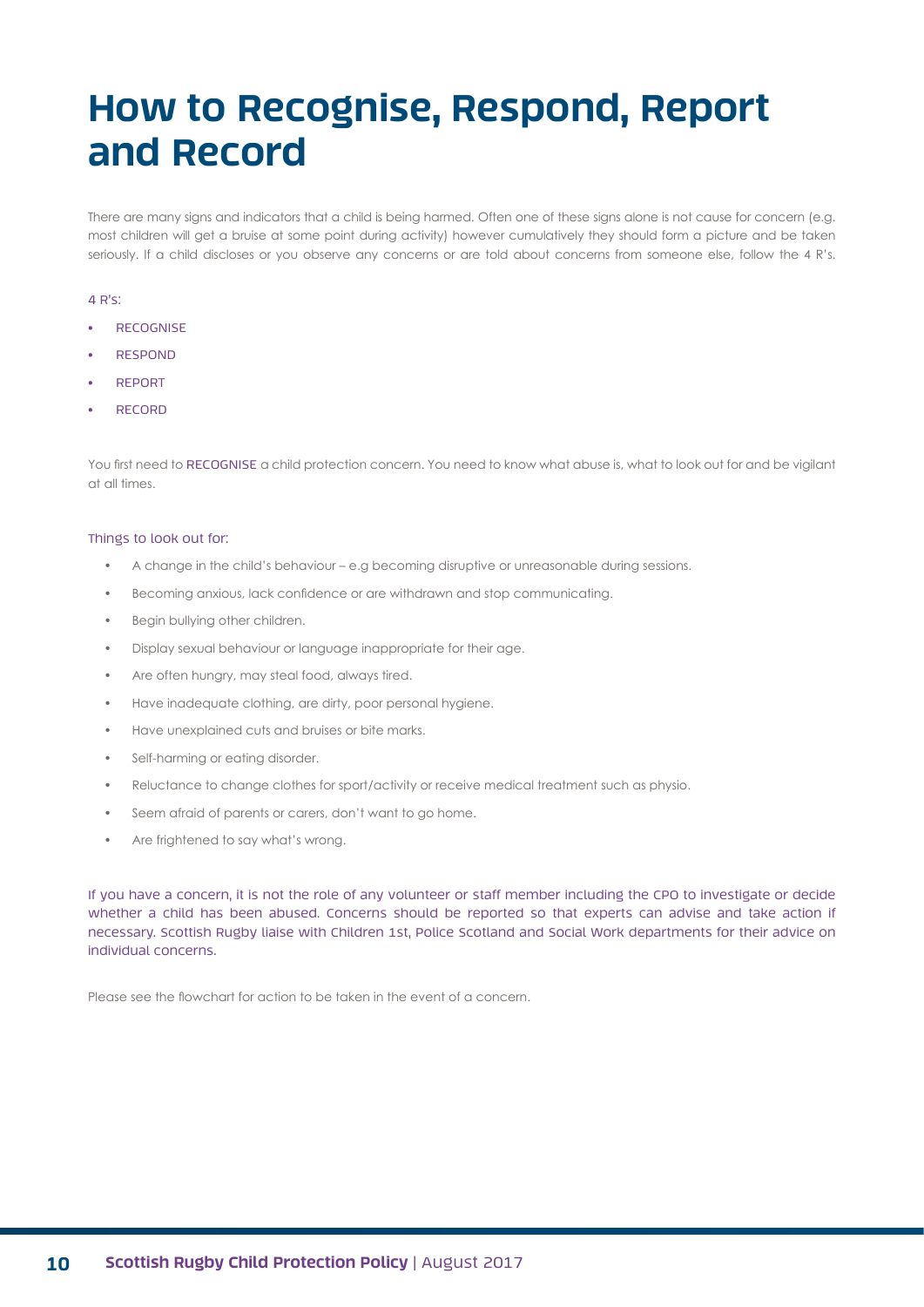### Respond appropriately

Second, you need to RESPOND to possible concerns. Sometimes a concern is obvious; sometimes it is not. It is important to respond when a player or another person tells you that something bad is happening in their lives, or someone else tells you. Not all children will tell someone what is happening to them, so if you see or hear anything that could be a concern for them, you must respond quickly.

#### RESPOND

- React calmly so as not to frighten the child.
- Listen to what they say and don't show disbelief or disgust.
- Reassure them they are not to blame and were right to tell you.
- Avoid stopping them to go and get someone else let them speak.
- Avoid asking too many questions, just gather basic questions, who, where, when.
- Don't give personal viewpoints.
- Don't promise to keep it a secret, be clear that this is important and you have to tell someone else.
- Reassure them they are not in any trouble.

#### Report your concerns

Third, you need to REPORT – or refer – passing on information to the Child Protection Officer in your club. This will begin the process of making sure that the club and Scottish Rugby is doing what it should to keep players safe.

#### REPORT

- If the child is in immediate danger call Police Scotland on 999.
- Speak to the Child Protection Officer at your club.
- If you are the CPO, contact Scottish Rugby Child Protection team for advice.
- Refer to "Report a Concern" on page 12 for further information and incident form.
- Or contact one of the main charity helplines either CHILDREN 1ST on 08000 282223 or NSPCC on 0808 800 5000 (24/7).

### Record your observations

Fourth you need to RECORD your observations, your concerns and the actions you take or do not take using Scottish Rugby reporting form.

#### RECORD

As soon as you can, write down:

- The child's name, date of birth.
- When they made the disclosure (date/time/where).
- Whether the child told you about their concern or about someone else.
- Use the child's own words don't try to edit or make it sound more polite.
- What the concern is.
- Description of any visible injuries, behaviours don't examine the child.
- Details of any witnesses.
- What the child's view is bear in mind the abuse may be something the child is not conscious of it could be normal to them.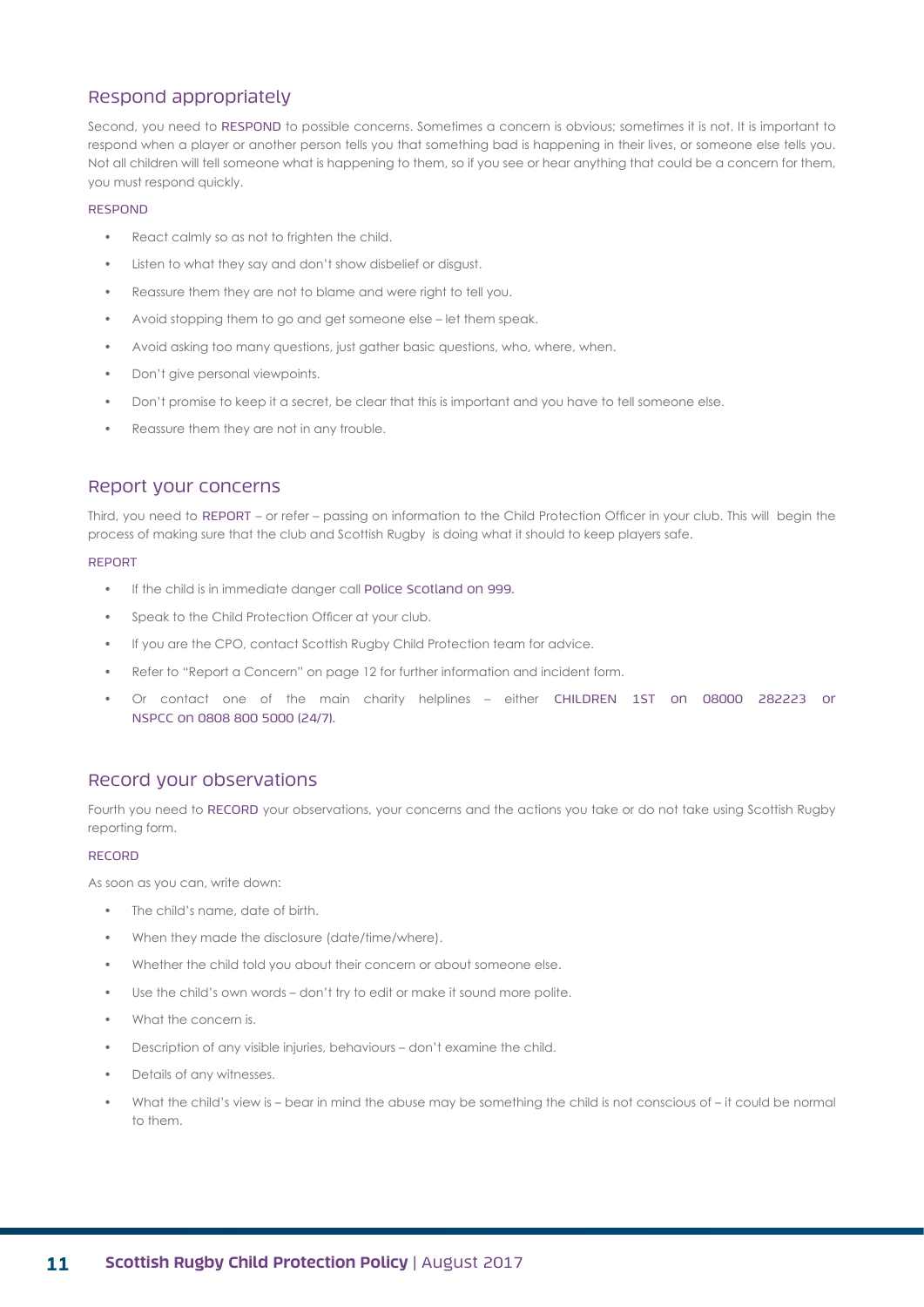# **Responding to Concerns**

A child has disclosed concerning information to you OR you have witnessed or had reported to you an incident or complaint involving the behaviour of an adult in relation to a child, which may be considered abuse or poor practice.



Whatever the circumstances, a written report, preferably using the Scottish Rugby "Report a Concern" form should be submitted to **safeguarding@sru.org.uk** as soon as possible.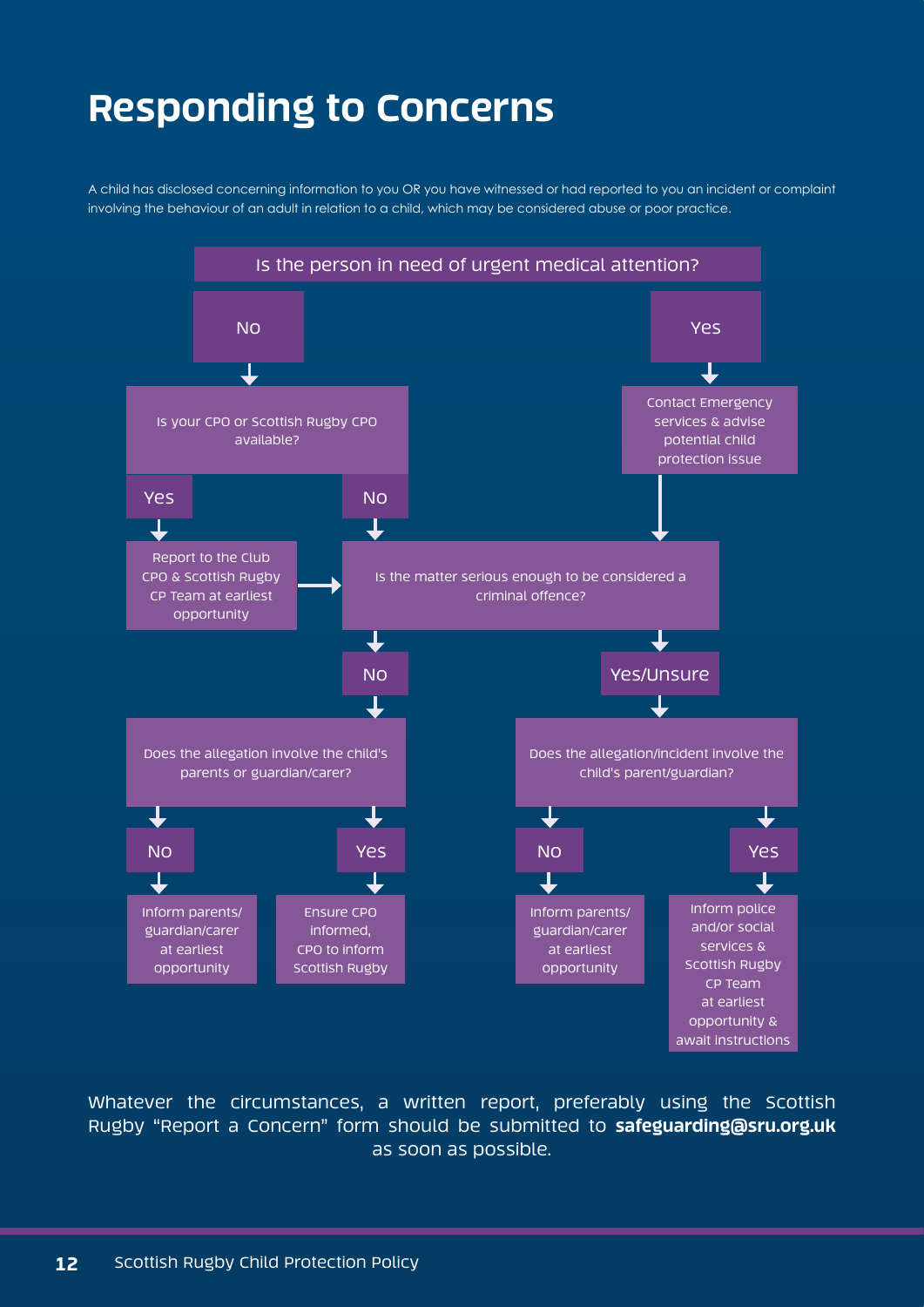# **Best Practice**

Scottish Rugby website scottishrugby.org has a range of best practice documents, some of which expand on the information given below. However we have given some guidance here which our employees, club coaches and volunteers may find useful in order to provide a safe, welcoming and friendly environment for children.

#### Recruitment

All reasonable steps should be taken to ensure anyone who may pose a threat to children is excluded from working in our sport. If a job involves working with children, the club has a legal and moral responsibility to ensure that the person appointed is suitable.

The steps below are a guide to recruiting coaches and volunteers.

| <b>CHECKLIST FOR APPOINTMENT</b>                                     |                                                                                                                                                                                                |  |  |
|----------------------------------------------------------------------|------------------------------------------------------------------------------------------------------------------------------------------------------------------------------------------------|--|--|
| <b>ESSENTIAL</b>                                                     | <b>DESIRABLE</b>                                                                                                                                                                               |  |  |
| requirement for PVG membership for positions of regulated<br>work.   | Role fully explained. Include a clear statement of the Advertisement with a statement that PVG membership<br>is required for positions of regulated work. Written job<br>description provided. |  |  |
| PVG scheme explained and signpost to Disclosure Scotland<br>website. | Written PVG scheme information provided.                                                                                                                                                       |  |  |
| Self-declaration form completed and returned.                        | Application form completed and returned.                                                                                                                                                       |  |  |
| Informal interview & evidence of qualifications.                     | Interview & evidence of qualifications.                                                                                                                                                        |  |  |
| 2 x verbal references (1 involving work with children).              | 2 x Written references (1 involving work with children).                                                                                                                                       |  |  |
| PVG scheme membership application.                                   |                                                                                                                                                                                                |  |  |
| PVG membership received by Club Protection Officer.                  |                                                                                                                                                                                                |  |  |
| Supervision and monitoring of performance.                           | Performance review and on-going suitability.                                                                                                                                                   |  |  |

#### PVG Membership:

Scottish Rugby requires anyone within our own workforce (employees) and anyone within our member clubs who are in regulated work to be a member of the PVG Scheme.

Youth Coaches are not permitted to work within clubs until they have their PVG Membership number and it has been recorded on the Scottish Rugby club database. (CDMS/SCRUMS).

If Disclosure Scotland inform Scottish Rugby that an individual is barred from working with children, that member of the club must be removed from working with children immediately. The Club must consider whether that individual's membership of the Club should be suspended or terminated.

If Disclosure Scotland informs Scottish Rugby that an individual is considered for listing, the person should be suspended from regulated work as a precaution until the outcome of the investigation is determined.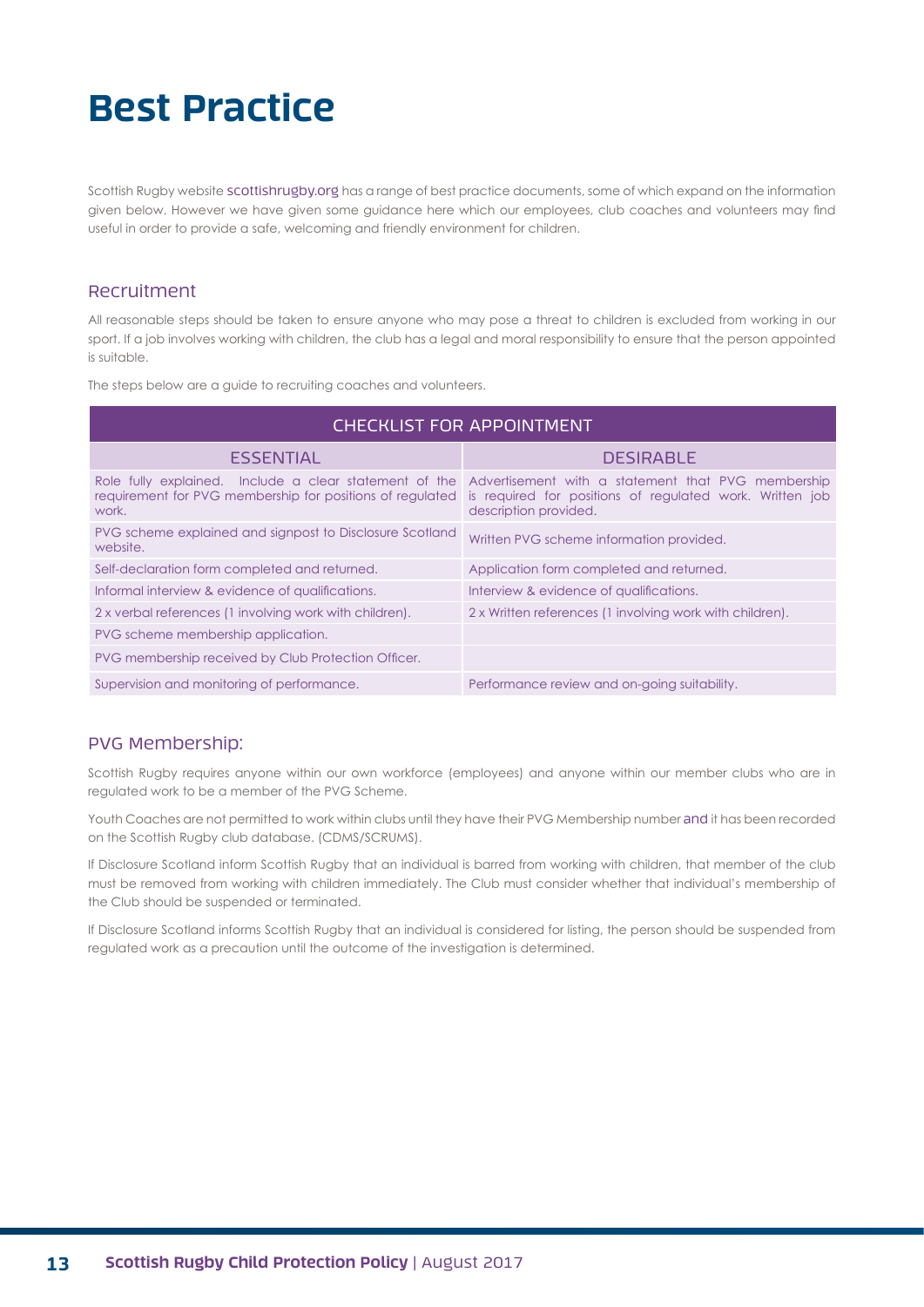# **PVG Guidance – July 2017**

### What is the PVG Scheme?

The PVG Scheme is for people doing 'regulated work' with children and protected adults. A PVG certificate contains all unspent and certain spent conviction information. It also contains any other non-conviction information that the police or other government bodies think is relevant. It is an individual membership.

Disclosure Scotland continually monitor PVG scheme members' records for criminal convictions that may affect their suitability to work with vulnerable groups. If Police Scotland have information on a person in regulated work that is of concern to that role, they will notify the regulated body (Scottish Rugby) so that we can work with the club to ensure that person is not working with children at the club.

#### Do I need to be a PVG Member?

If you are doing "regulated work" with children and protected adults you should be a member. Regulated work, in short, is if you are teaching, instructing, training, supervising children, or in sole charge of children, providing advice or guidance which relates to physical/emotional wellbeing. (Full details can be found www.mygov.scot/organisations/disclosure-scotland).

Scottish Rugby requires every active youth coach, Club Child Protection Officer and any others meeting the criteria above to be a member of the PVG Scheme as per our Child Protection Policy. If coaching in a school, the school or Local Authority will process your PVG. If working in a Club, they would process your PVG.

#### Who doesn't need a PVG?

The role needs to be regular – e.g. if someone is helping out at a minis section for a couple of weeks but usually coaches over 18s, they don't need a PVG.

If an U18 player is playing adult rugby (with usual consents) then they are treated as an adult for the purposes of that team so the coaches don't need PVG checks – the purpose of the team is an adult team.

Do the caterers/clubhouse staff need PVG checks? No, they are not teaching, instructing or supervising children.

### I think I'm a member already but can't find the number?

You should call Disclosure Scotland on 0870 609 6006 and answer some security questions and they will give you your PVG number. It has to be done by the individual themselves.

### I have a PVG through my work, do I need another one if I'm volunteering at a club?

No, but your club does need to get a Scheme Record Update. This gives an update on any convictions and "links" you to the club. Likewise if you are coaching in a school, they will process this for you.

#### How do I get a PVG or Scheme Record Update?

You can only go through a registered body – Scottish Rugby acts as a registered body on behalf of clubs – your club CPO should process the application. If school rugby, the Local Authority will process this.

#### I have an enhanced Disclosure already….do I need a PVG as well?

If you are in regulated work, yes you do need a PVG as this is a different type of disclosure.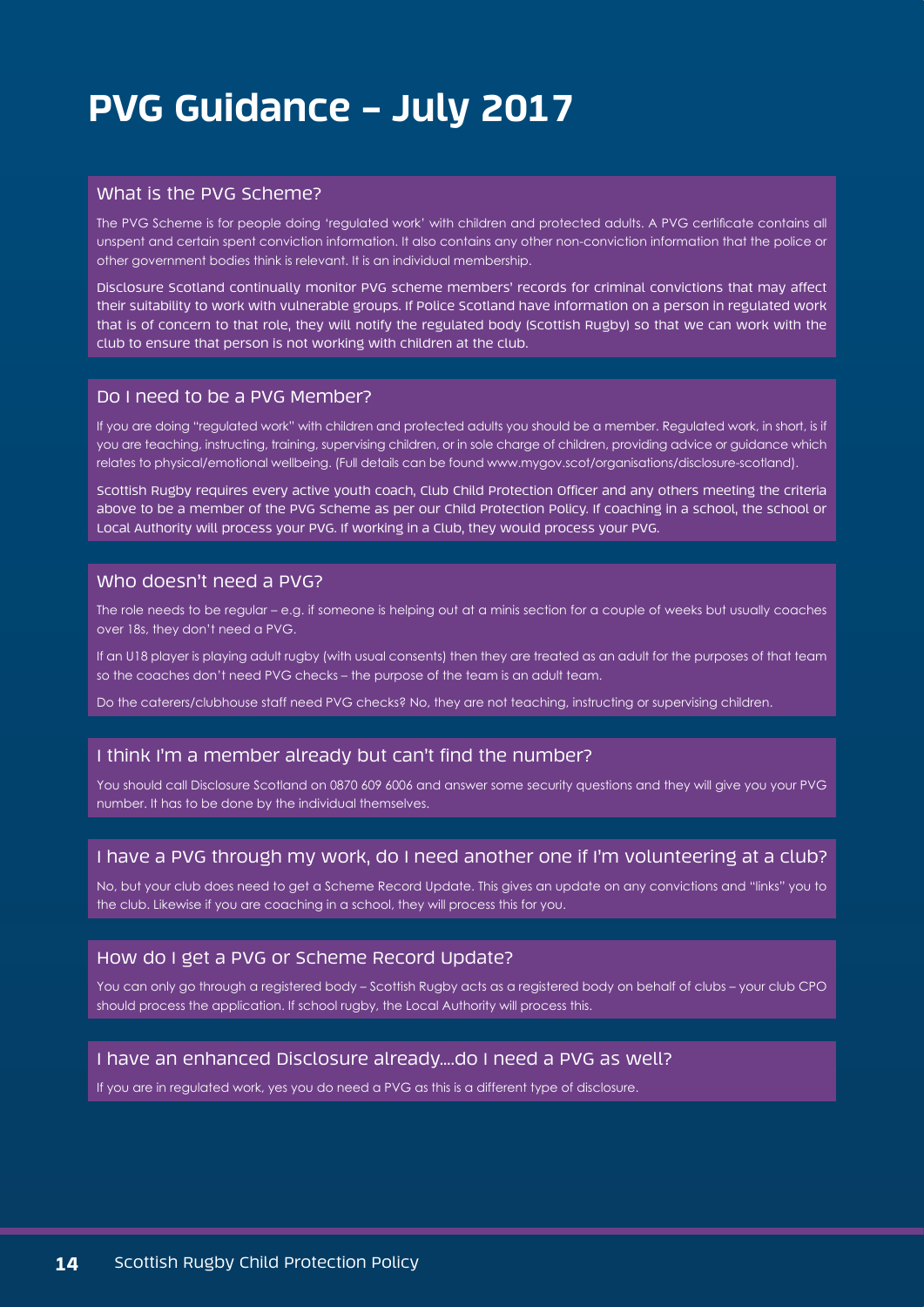### How long does the process take? Where do I get the forms?

You need to fill in the application form, provide 3 types of ID and have the CPO check it and sign it over, then send to Scottish Rugby. Average turnaround times for the forms being processed by Disclosure Scotland is 3 weeks, however at certain times of the year this can be much longer. Please allow the required time for your application. The Child Protection Officer in your club or school should provide and collect your forms.

### What does "under consideration for listing" mean?

If someone has criminal convictions or other information known to Police Scotland and Disclosure Scotland that would not automatically bar them from working with children, they may be considered for the list that would bar them. While the person is being "considered for listing" they should be suspended from regulated work until the decision is made by the Scottish Ministers.

### What if I am on the Children's List/barred from Regulated work?

It is a criminal offence for someone who's listed to do regulated work in the UK with the protected groups they are listed for. It's also a criminal offence for an organisation to employ a listed person to do that kind of regulated work.

![](_page_14_Picture_6.jpeg)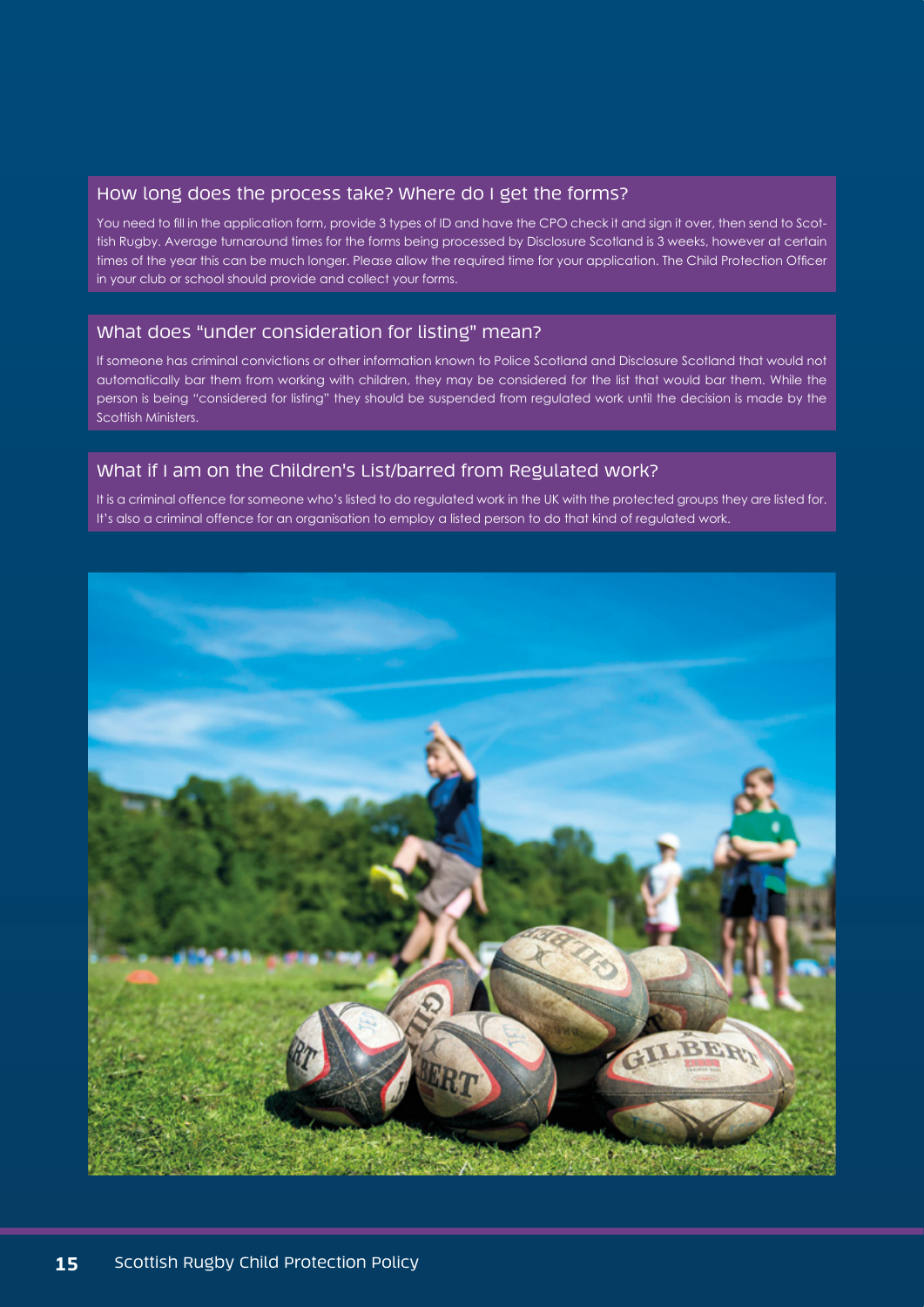# **PVG Flowchart**

DS – Disclosure Scotland VSDS – Volunteer Scotland Disclosure Services

![](_page_15_Figure_2.jpeg)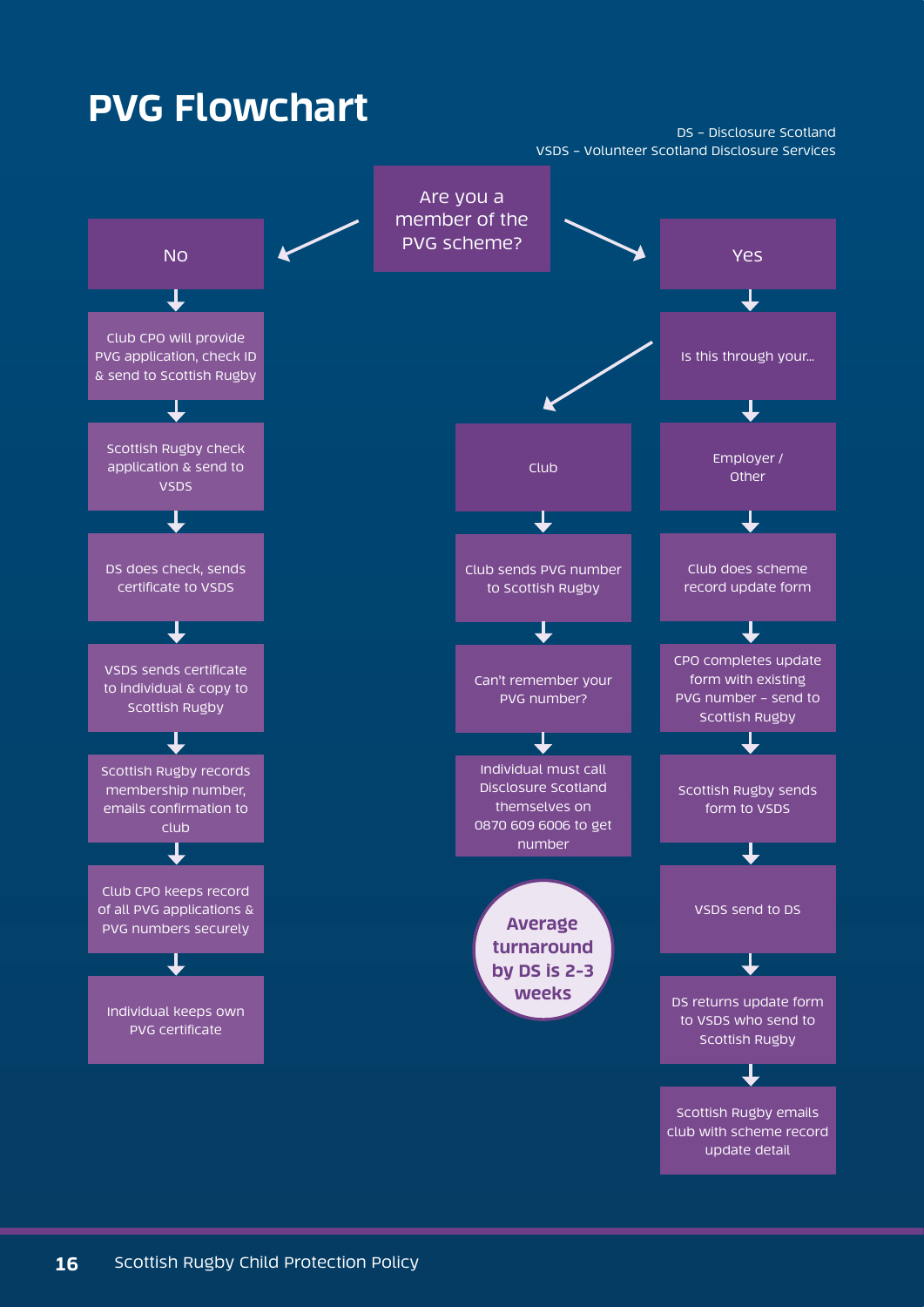# **Best Practice (cont.)**

### Adult:Child Ratios

Activities should be planned to involve at least two adults, preferably one male and one female. Ratios of adults to children should take into account the activity and other risk factors such as whether any of the group has special requirements or a physical disability, the level of experience of the leaders, the age, maturity and experience of the children in that sport.

| Recommended ratios are:    |      |
|----------------------------|------|
| Age 3 and over             | 1.8  |
| If all children are over 8 | 1.10 |

### Changing Rooms & Showers

Adults and children must never use the same facilities at the same time to shower and change.

It is recognised that in a rugby environment that adults may need to supervise children in changing rooms, or that in certain situations, physio or medical treatment may be necessary. There should be two adults present, both of whom are PVG members and this should be for necessary activity only.

No pressure should be placed on any children who feel uncomfortable changing or showering with others, and they should be allowed to do so at home if needed.

For mixed gender activities separate facilities should be available and staff of same gender on duty.

### Transportation

In most cases it is the responsibility of parents to drop off and pick up their children. There should be a clear transport policy in place with consent given for the children to be transported by the club to fixtures. Drivers must have appropriate licences, insurance and, if a regular occurrence, a PVG check. Vehicles used must be of good condition with seatbelts and where required booster seats.

No child should travel unaccompanied. In the event of late collection, the club should try and contact the parents, wait with the child, preferably in the company of others, notify the club CPO. No child should be transported alone unless in emergency circumstances, where parents should be made aware and have given consent that the child is given a lift.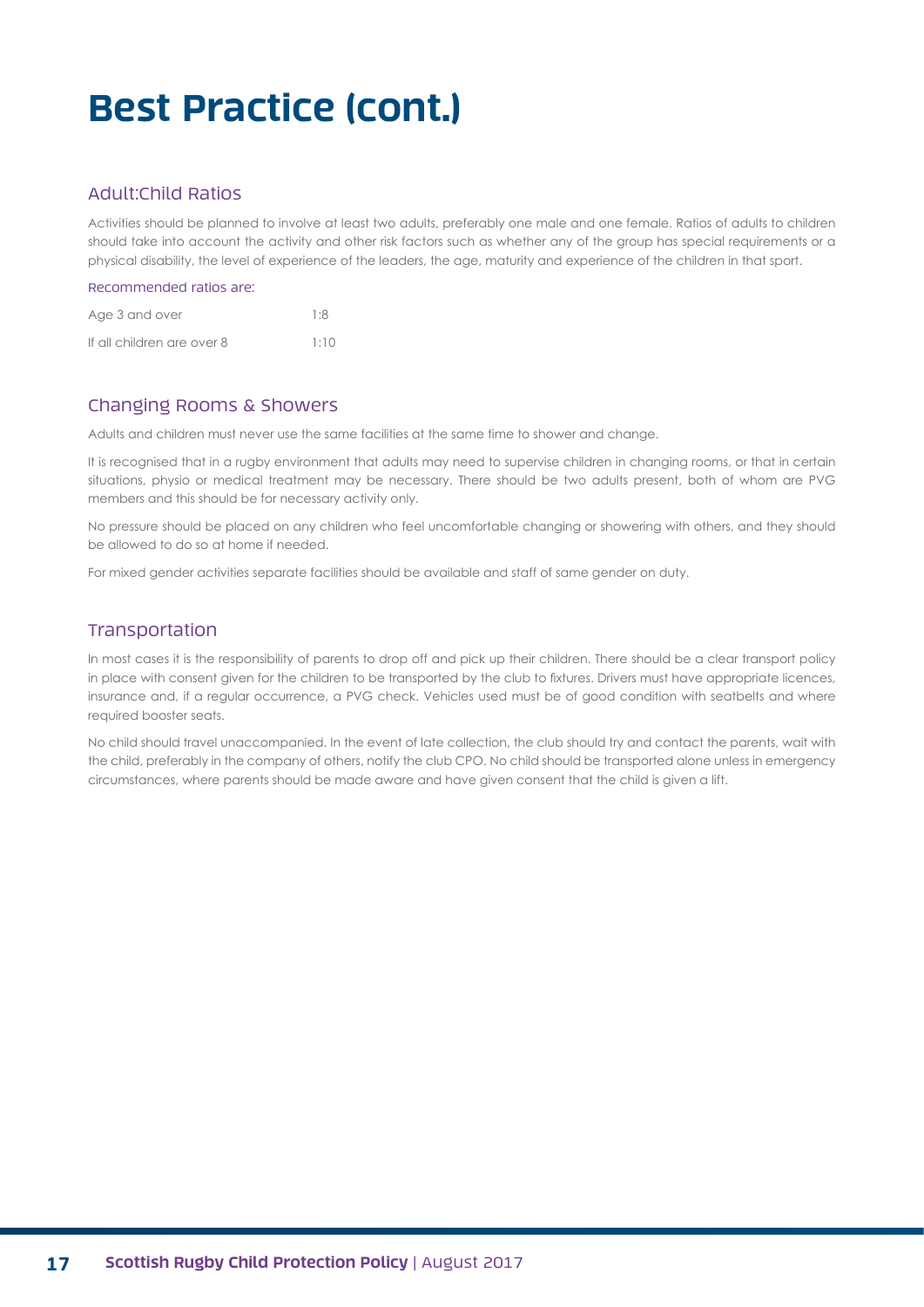### Social media & photography

Use of social media and taking photographs is largely a positive tool for promotion of rugby and recording of children's participation and enjoyment of the sport. However there are risks associated and a few key principles should be followed.

- Clubs have responsibility for their websites and online presence and should keep children safe from harm in the same way as they do on their pitches and in their clubhouses.
- Key risks can be any inappropriate or abusive content on the site or linked sites, or disclosing information about a child to people accessing the website.
- No personal information regarding a child should feature on the club website without having obtained parental consent for that use – for example avoid listing a child's full name, school, address etc.
- Club coaches should not be communicating directly with individual children through social media e.g. should not be "friends" on Facebook.
- If a club is communicating with a group of players through social media it should be done in a closed group using details provided by parents and with parental consent.
- Clubs should monitor any sites that allow comments to be posted to ensure that there is no online bullying or critical comments about individual players/children.
- Parental consent should be obtained before any photographs of a child appear on club websites or promotional material.
- There may be children who are not able to be photographed (eg subject to court orders) and clubs should be responsive to this.
- Children should be featured as a team, not individually.
- No photographs must ever be taken within changing rooms, or where anyone is not appropriately dressed.
- Images must not be inappropriate or of a sexual or exploitative nature.
- Parents may be asked to register their intention to take photos and be given guidance on using these photos.

#### Media Enquiries

Stories about child abuse will inevitably attract media attention.

Scottish Rugby has a media department who will deal with any media enquiries and work with the Child Protection Team to ensure that appropriate responses are provided.

We can also provide guidance to any club in handling media enquiries in the event of an incident/issue at their club.

Please refer to **scottishrugby.org** child protection section "Best Practice" for more information and advice.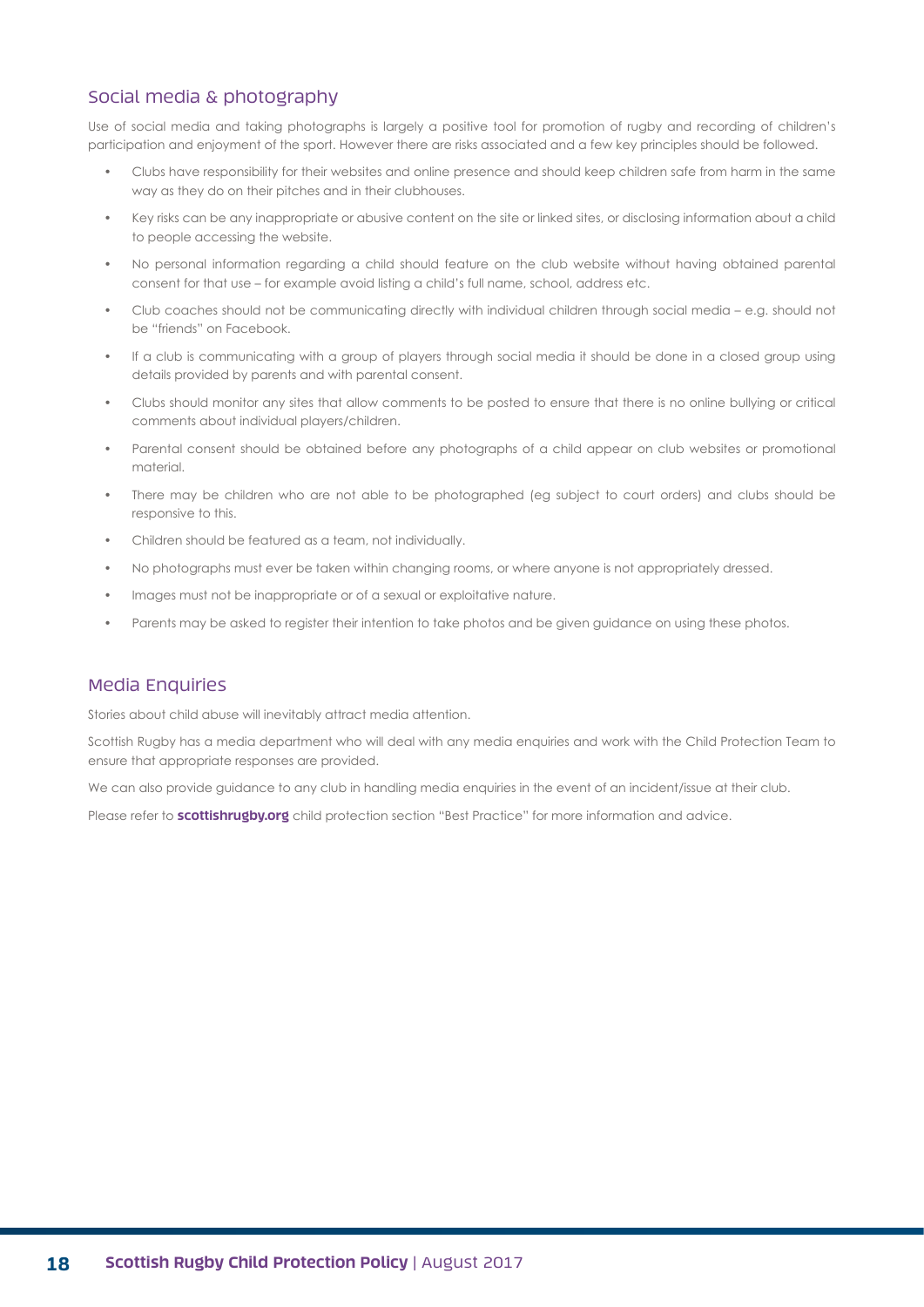# **Legislation**

The Children and Young People (Scotland) Act 2014 is about improving the wellbeing of children and young people in Scotland. The Act is wide ranging and includes key parts of the Getting It Right For Every Child approach, commonly known as GIRFEC. Wellbeing sits at the heart of the GIRFEC approach and reflects the need to tailor the support and help that children, young people and their parents are offered to support their wellbeing. A child or young person's wellbeing is influenced by everything around them and the different experiences and needs they have at different times in their lives.

Wellbeing is broader than child protection and how we tend to think about welfare.

To help make sure everyone – children, young people, parents, and the services that support them – has a common understanding of what wellbeing means, we describe it in terms of eight indicators.

The eight wellbeing indicators are commonly referred to by their initial letters - **SHANARRI**.

Child protection services will continue to protect children and young people at risk of significant harm.

## Eight indicators of wellbeing

#### **S**afe

Protected from abuse, neglect or harm at home, at school and in the community.

#### **H**ealthy

Having the highest attainable standards of physical and mental health, access to suitable healthcare and support in learning to make healthy, safe choices.

#### **A**chieving

Being supported and guided in learning and in the development of skills, confidence and self-esteem, at home, in school and in the community.

#### **N**urtured

Having a nurturing place to live in a family setting, with additional help if needed, or, where possible, in a suitable care setting.

#### **A**ctive

Having opportunities to take part in activities such as play, recreation and sport, which contribute to healthy growth and development, at home, in school and in the community.

#### **R**espected

Having the opportunity, along with carers, to be heard and involved in decisions that affect them.

#### **R**esponsible

Having opportunities and encouragement to play active and responsible roles at home, in school and in the community, and where necessary, having appropriate guidance and supervision, and being involved in decisions that affect them.

#### **I**ncluded

Having help to overcome social, educational, physical and economic inequalities, and being accepted as part of the community in which they live and learn.

More details can be found at: http://www.gov.scot/Topics/People/Young-People/gettingitright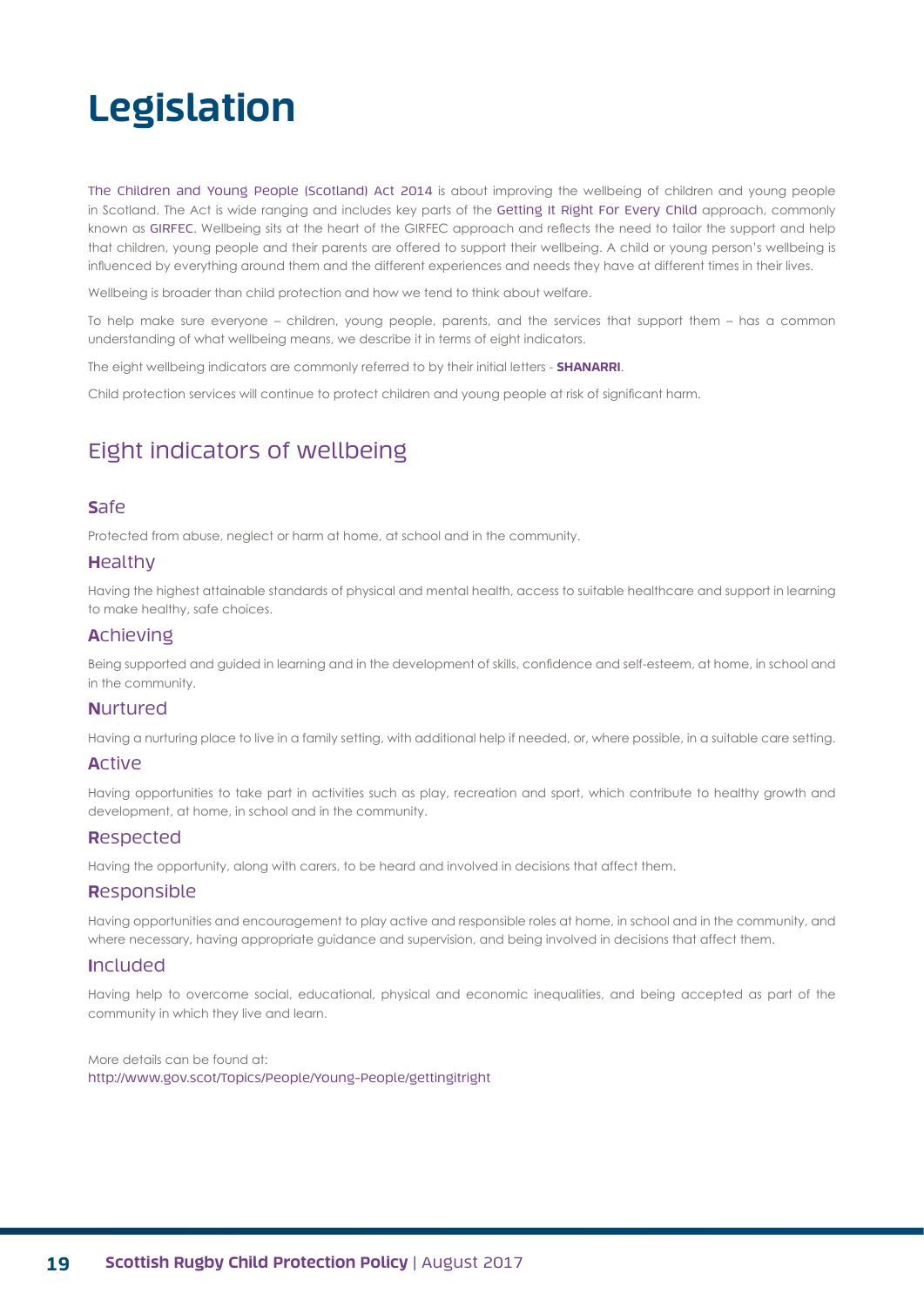# **How Scottish Rugby will respond**

The wellbeing of children is at the centre of any concerns raised. Scottish Rugby will always take any concerns seriously and our first priority will be to a victim and any witnesses.

Concerns will be referred to our Lead Child Protection Officer in the first instance and then escalated if necessary. In some cases our Disciplinary department may also be involved should we consider that an individual's of club membership should be suspended or terminated. You will find examples in paragraph 13.2.9 of our Discipline Procedures. (http://www.scottishrugby.org/values/discipline)

We will work with clubs, players and parents to provide support and guidance. Where required we will liaise closely with statutory agencies such as social work, Police Scotland, Children 1st and NSPCC or Local Authority Child Protection Committees.

#### **Contacts**

Scottish Rugby: 0131 346 5000 or email safeguarding@sru.org.uk

#### Karen Burnett

Lead Child Protection Officer 0131 346 5168 Karen.burnett@sru.org.uk

#### Faye Henderson

Child Protection Administrator 0131 346 5056 Faye.henderson@sru.org.uk

#### Kathleen Munroe

Legal & Governance Administrator – PVG applications/enquiries 0131 346 5102 Kathleen.munroe@sru.org.uk

#### Media Enquiries

Matt Horler 0131 346 5144 Matt.horler@sru.org.uk

#### External Contacts (For out of hours advice)

| Children 1st    | 0800 282223/www.children1st.org | Includes info on Safeguarding in Sport |
|-----------------|---------------------------------|----------------------------------------|
| ChildLine       | 0800 1111/ www.childline.org.uk | 24/7 helpline                          |
| <b>NSPCC</b>    | 0808 800 500/ www.nspcc.co.uk   | 24/7 helpline                          |
| <b>CEOP</b>     | www.ceop.police.co.uk           | Online concerns/protection/reporting   |
| Police Scotland | 101 non emergency               |                                        |